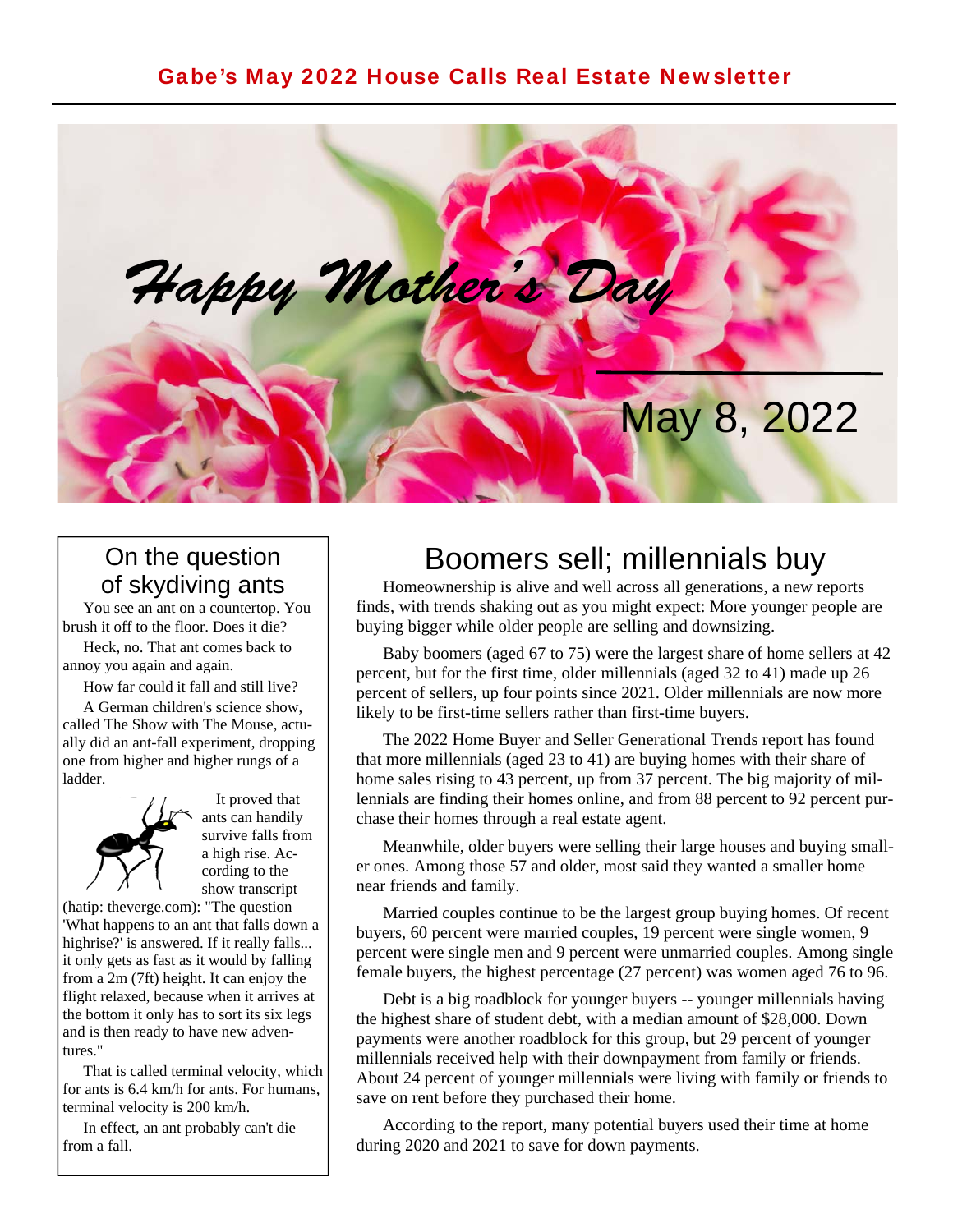

#### **Ask the Expert**

*What does it mean to lock in a rate?* 

 That is a subject you might be hearing more about in coming months, with interest rates rising instead of dropping as they have in the past few years. When interest rates rise, rate locks become very important.

 When you lock in a mortgage rate, you and the lender agree that even if interests rates rise, you will get the loan at the same rate. This protects borrowers from rising interest rates while the borrowers go through the home buying process.

 These rate locks usually have a time restriction. You will be able to get the current interest rate for, say, 10 to 60 days. That will give you time to complete your home purchase.

 What the rate lock does do is guarantee an interest rate if all things remain the same. However, some situations will cause the interest rate to change.

 One example: Suppose the buyer wants a loan for \$100,000 but the appraisal on the home comes in at \$90,000. Or maybe it comes in at \$125,000. In this situation, the interest rate will change.

Similarly, if the bor-

# Wallpaper Is Back

 The past few decades have been bleak for the wallpaper business. During the second half of the 20th century, the wallpaper and coverings industry lost more than half its sales, according to Business of Home.

 Minimalism was in and wallpaper started to seem dated -- plus it had a not-undeserved reputation for being difficult to put up and take down. But wallpaper is experiencing a revolution, thanks to easier-to-use products that don't require buckets of glue to hang and hours of steaming and scraping to remove.

 Self-adhesive removable wallpaper (also called peel-and-stick) is the fastest and easiest way to transform a space with wallpaper, and an ideal choice for both renters and homeowners. The paper comes in a pre-cut panel or a roll -- simply peel off the backing and stick it on the wall. Unlike traditional wallpaper, you can't smooth out wrinkles or slide the paper into position after applying it to the wall -- you'll have to peel the whole thing off and apply it again.

 Pre-pasted wallpaper has been around for a long time, but the newest iterations are also easy to remove, and can usually peel right off the wall without damaging any paint underneath, making it another good choice for renters. Applying pre-pasted wallpaper requires a bit more experience and work, but it often lasts longer than self-adhesive options, with more textures and finishes available.

 Colorful, playful wallpaper designs are big right now, and digital printing means that there are countless choices from artists and designers around the globe. Check out Spoonflower to see wallpaper offerings from independent designers, Chasing Paper for highquality self-adhesive paper with lots of special collections and collaborations, or Rifle Paper Company if you love a whimsical floral. If you're interested in updating your kitchen or bathroom, visit Tempaper for selfadhesive paper that's specially designed to withstand moisture and humidity.



rower's financial situation changes, the rate could change and the loan could change. If there is a sudden drop in a credit score or if the borrower loses a job, the rate could change or the loan could even be in jeopardy.

 In the current market, interest rates are rising slightly, so a rate lock could be a good advantage for a borrower. But in times when the prevailing rates are declining, the borrower might get a floatdown provision to take advantage of lower rates. That provision might come with an extra fee.

 In some cases, the lender might ask for a lock deposit to ensure that both borrower and lender intend to keep the agreement.



"Does this sleeve make me look fat?"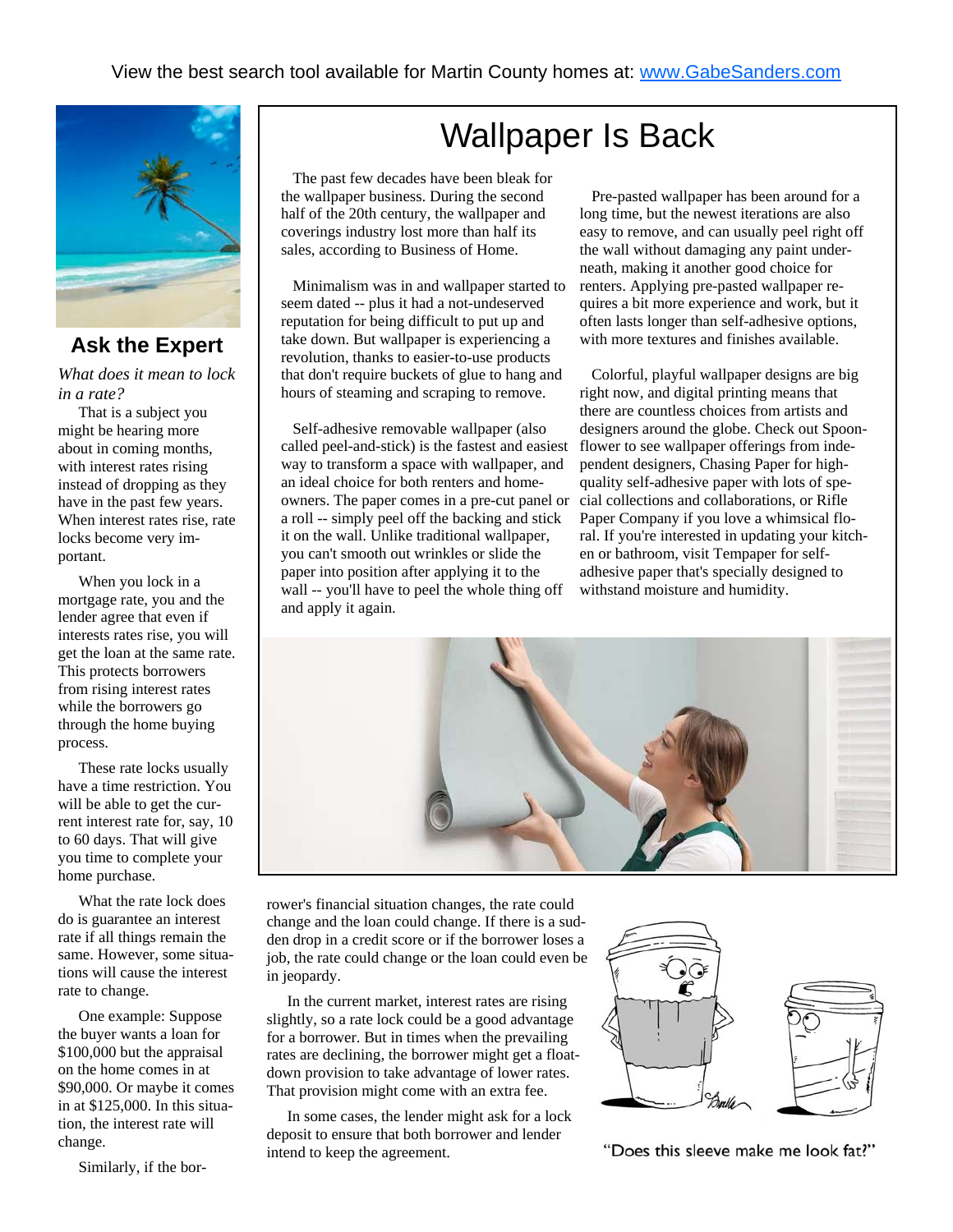## The social game that boosts mood

 There's one game that can be played anywhere, is highly social, boosts mood, improves memory, and best yet, a few aches can't stop you from playing.

 Bridge. Yes, the card game. Some argue that it's more of a sport than a card game. A survey of Israeli bridge players found that 97 percent said the game improves their mood and 85 percent said they play it to socialize.

Take legendary billionaire investor Warren Buffett. At age 88,



he claims to play Bridge for eight hours a week. That's four games, each lasting two hours. He once said he wouldn't mind going to jail if he had three cellmates who played bridge. His good friend, Microsoft founder Bill Gates, is also a player who once said bridge is the king of card games.

 With those kinds of fans, you might think that bridge is only for smart, rich people. But the truth is that the basics of bridge are not difficult to learn. If you have played games like spades, hearts, or euchre, you already understand the idea of following suit, taking tricks and playing trump. That's a good start!

 The difference is that bridge is also played with bidding and strategy. The more you play, the more you learn. And as you play more and learn more, the game becomes more social, with more opportunities to play different settings -- even in different cities. It's a game that travels. To get started with bridge, you can learn online, or at bridge clubs. About 20 percent of Americans age 45 and older play.

### What to plant along your foundation

 Foundation plants aren't just nice to look at -- they add value to your home, and it's important to choose the right plants to complement your home and create a canvas for the rest of your landscaping design.



 \* For shrubs, choose a low-growing option like yew, juniper, boxwood or holly. Make sure to plant at least three feet away from the house to promote air circulation and space them widely enough to prevent crowding. For larger shrubs like cherry laurel or ligustrum, plant at least five feet from the house.

 \* Foliage perennials like hostas and ferns thrive in shady areas around the foundation.

 \* Avoid planting hardwood trees near the house. Small ornamental trees are best near the corners -- consider redbud, Japanese maple or star magnolia.

 \* Ground cover plants are excellent for foundation plantings and can unify groups of plants as well as provide natural edging for the lawn. Look for local species that are not invasive to your area. Ivy is also notorious for climbing walls and eventually blocking gutters or damaging bricks.

 When choosing foundation plants, always consider your home's aesthetic, the size of the mature plant, whether you can maintain it, how much sun or shade can it tolerate and whether it can grow and thrive when grouped with oth er plants and objects.



#### **How far can you drive on empty?**

 Gas prices are high, and your neighbor texts that a station 30 miles away is selling gas for 50 cents per gallon less than the store 30 miles away.

 Sadly, the warning light comes on. You are almost out of gas. Can you still make it those 30 miles? It depends.

 According to Your Mechanic, if you are driving a Chevrolet Silverado, you probably won't. You've got about 25 miles. You might make it with your Ford F-150 (35-80 miles left).

 It will be touch and go with a Hyundai Elantra, Kia Optima or Kia Soul. Better hope there are no detours, because you have about 30 more miles.

 If traffic is light, you might make it with the Hyundai Santa Fe or Sonata or the Kia Sorento -- you've got about 40 miles left with them.

 On the other hand, you'll easily make the trip with a Chrysler 200 (69-108 miles left) or a Nissan Altima (81-114 miles).

Also making the trip:

 Mazda 3 or CX-5, 67-94 miles; Jeep Grand Cherokee, 66- 90; Nissan Rogue, 78-99; Nissan Versa, 65-85. (See the full list at: yourmechanic.com/article/how-far-can-you

-drive-your-vehicle-on-empty-by-brady-klopfer)

#### *Would you take the chance?*

 The Association for Convenience and Fuel Retailing (representing mini marts) asked drivers how far they would drive to save 5 cents on gas.

 They found that 63 percent of us would drive five minutes out of our way to save 5 cents per gallon. Thirty-six percent of drivers would drive 10 minutes out of their way to save 5 cents a gallon.

#### The most expensive photo ever?

 This month, a photograph taken in 1924 is set to go to auction and it is believed to be the highest-ever estimated value.

 The black-and-white image, taken by Man Ray, is called "Le violon d'ingres" and is expected to fetch from \$5 million to \$7 million at auction.

 What makes it unique is that the American surrealist artist makes a woman's body into a violin by laying violin F-holes on her back -- a sort of pre-Photoshop photo alteration.

 The photo was owned by the former chairman and CEO of Saks Fifth Avenue, Melvin Jacobs and his wife, Rosalind Gersten Jacobs, a Macy's executive, both now deceased.